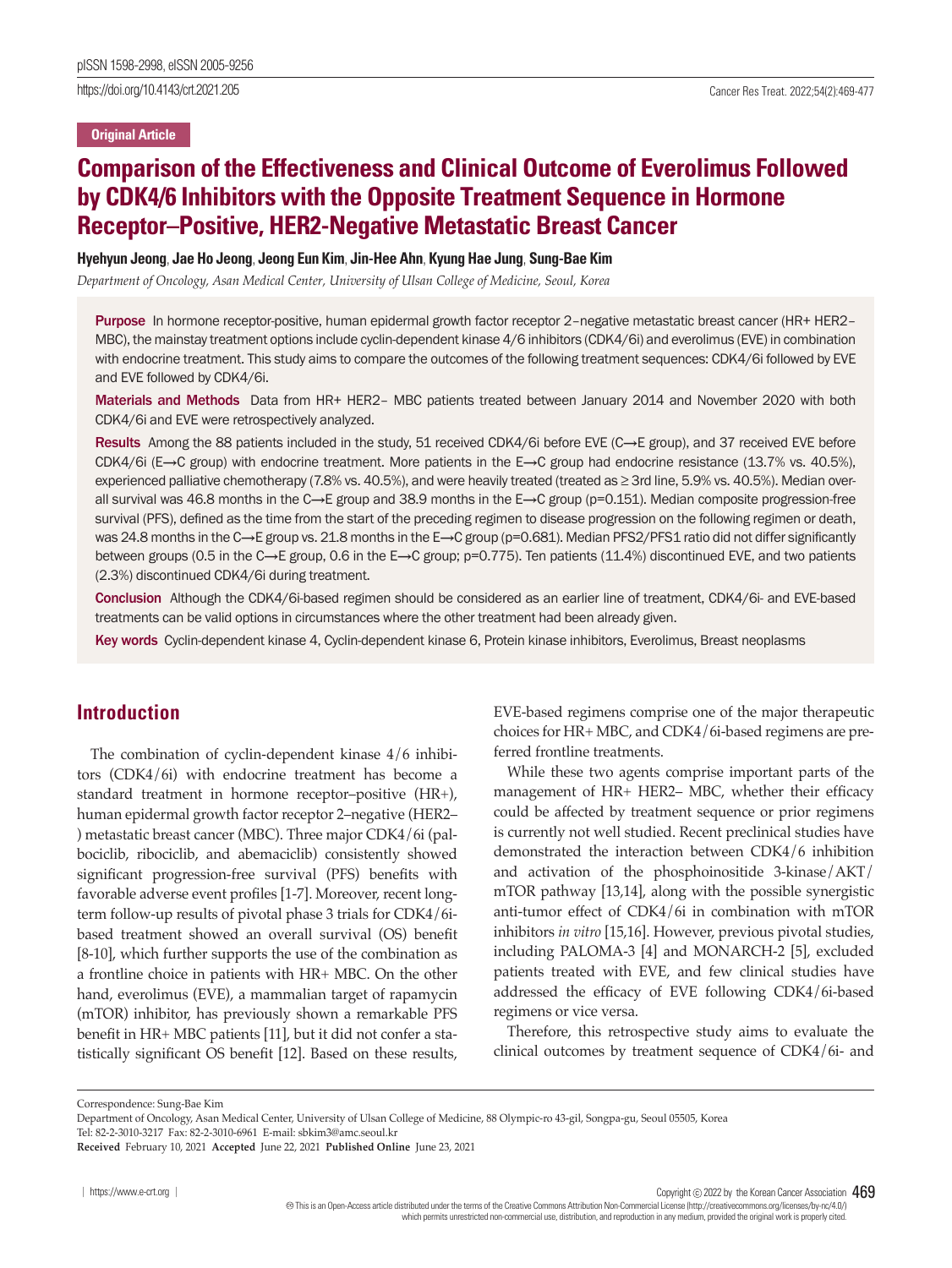EVE-based regimens, both of which are major therapeutic choices for HR+ MBC patients.

## **Materials and Methods**

## **1. Patients**

HR+ HER2– MBC patients treated with both CDK4/6iand EVE-based regimens between January 2014 and November 2020 were included in this study, irrespective of other treatments given between the two regimens.

## **2. Treatment and assessment**

Patients were treated with both CDK4/6i-based (combination of CDK4/6 inhibitors and endocrine treatment) and EVE-based (combination of EVE and endocrine treatment) regimens. Tumor response was assessed by the Response Evaluation Criteria in Solid Tumors (RECIST) ver. 1.1. Endocrine sensitivity was defined as at least 24 months of adjuvant endocrine therapy before recurrence or a disease response or stabilization for at least 24 weeks of endocrine therapy in the case of advanced disease. PFS<sub>C+E</sub> was defined as the composite PFS from the start of either CDK4/6i or EVE treatment to the date of disease progression to the following regimen or the date of death, whichever occurred first. If treatment other than CDK4/6i or EVE-based regimens was given in between, the duration of such treatment was included in the  $PFS_{C+E}$ . PFS<sub>C</sub> indicated PFS for the CDK4/6i-based regimen, and  $PFS<sub>E</sub>$  indicated PFS for the EVE-based regimen. PFS<sub>1</sub> and  $PFS_2$  indicated PFS to the preceding regimen (e.g. in the  $C\rightarrow E$ group, CDK  $4/6i$ , in the E $\rightarrow$ C group, EVE) and to the following regimen, respectively, for CDK4/6i and EVE. OS was defined as the time from the start of either regimen to death by any cause.

## **3. Statistical analysis**

Baseline characteristics were analyzed and compared by descriptive methods. Survival outcomes were estimated by the Kaplan-Meier method and compared by a log-rank test. All tests were two-sided, and a p-value less than 0.05 was considered statistically significant. Statistical analyses were performed using R ver. 4.0.1 (R Foundation for Statistical Computing, Vienna, Austria).

## **Results**

## **1. Patients**

A total of 88 patients were included in the study. Among these, 51 patients received the CDK4/6i-based regimen before the EVE-based regimen (C→E group), and 37 patients received the EVE-based regimen before the CDK4/6i-based regimen (E→C group) (Fig. 1). The baseline characteristics of the patients are shown in Table 1. The proportion of patients who received either the CDK4/6i- or EVE-based regimen as a first-line treatment was higher in the  $C\rightarrow E$  group (64.7%) vs. 10.8%), whereas the proportion of patients who received either regimen for  $\geq$  third-line treatment was higher in the E→C group (5.9% vs. 40.5%). More patients in the E→C group had an endocrine-resistant disease (13.7% vs. 40.5%) and had experienced chemotherapy before either regimen was given (7.8% vs. 40.5%). Seventy-five percent of patients in the overall study population had visceral metastases at the start of either regimen, without significant differences between groups.

CDK4/6i-based regimens comprised palbociclib plus letrozole, palbociclib plus fulvestrant, and abemaciclib plus fulvestrant. All patients treated in combination with letrozole were included in the  $C \rightarrow E$  group. All patients received EVE+exemestane as the EVE-based regimen. Among the



**Fig. 1.** CONSORT diagram. CDK4/6i, cyclin-dependent kinase 4/6 inhibitor; EVE, everolimus.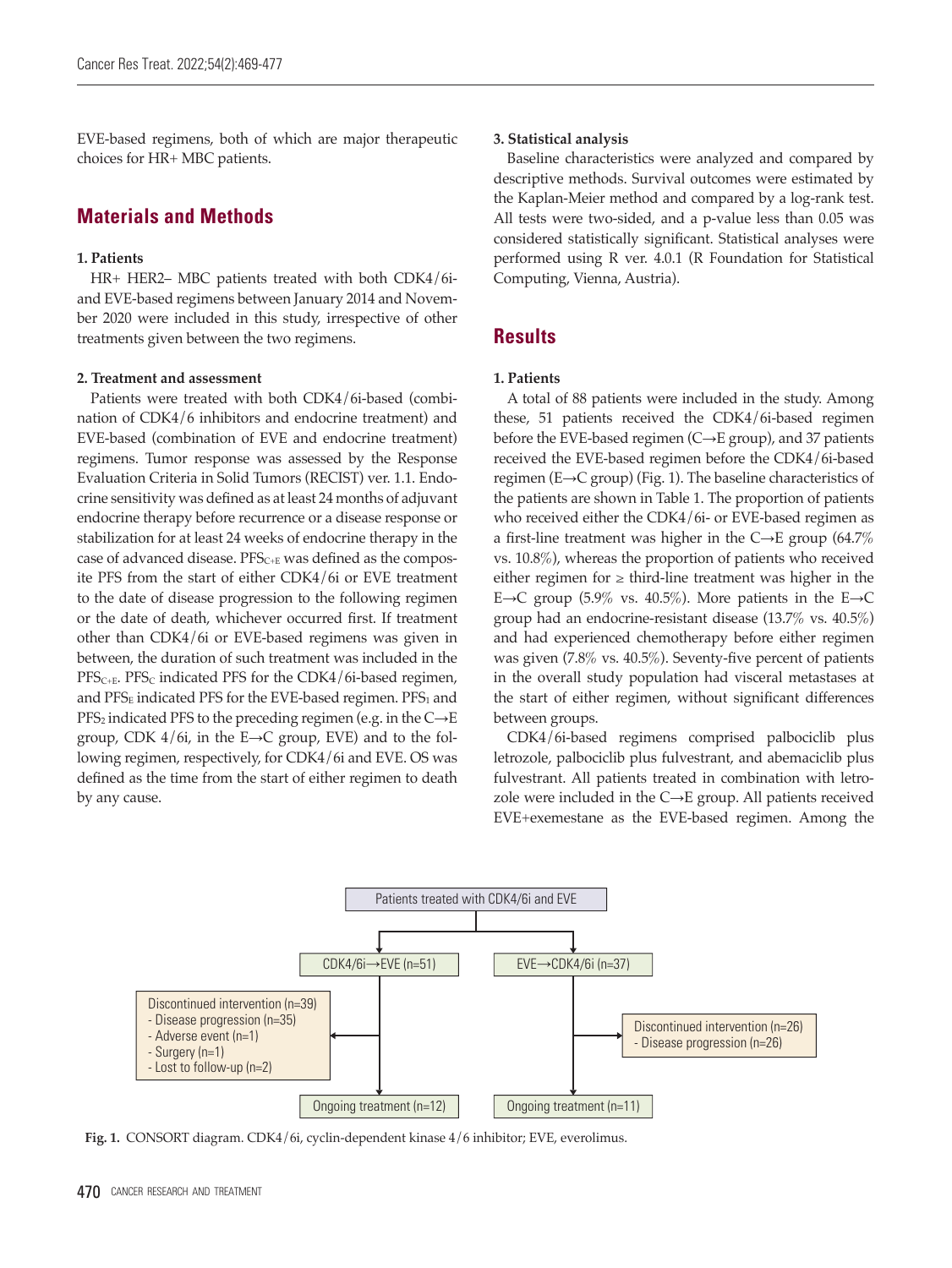## **Table 1.** Baseline characteristics

|                                                    | Overall (n=88) | $C\rightarrow E$ (n=51) | $E\rightarrow C$ (n=37) | p-value                  |
|----------------------------------------------------|----------------|-------------------------|-------------------------|--------------------------|
| Age (yr)                                           | 53 (35-76)     | 52 (36-76)              | 54 (35-70)              | 0.568                    |
| <b>ECOG PS</b>                                     |                |                         |                         |                          |
| $\theta$                                           | 19(21.6)       | 16(31.4)                | 3(8.1)                  | 0.032                    |
| $\mathbf{1}$                                       | 46 (52.3)      | 23(45.1)                | 23(62.2)                |                          |
| Unknown                                            | 23(26.1)       | 12(23.5)                | 11(29.7)                |                          |
| Menopausal status at diagnosis of advanced disease |                |                         |                         |                          |
| Pre/perimenopausal                                 | 37(42.0)       | 21(41.2)                | 16(43.2)                | 0.916                    |
| Postmenopausal                                     | 49 (55.7)      | 29 (56.9)               | 20(54.1)                |                          |
| Unknown                                            | 2(2.3)         | 1(2.0)                  | 1(2.7)                  |                          |
| Line of treatment                                  |                |                         |                         |                          |
| $\mathbf{1}$                                       | 37(42.0)       | 33 (64.7)               | 4(10.8)                 | < 0.001                  |
| $\overline{2}$                                     | 33 (37.5)      | 15(29.4)                | 18 (48.6)               |                          |
| $\geq 3$                                           | 18(20.5)       | 3(5.9)                  | 15(40.5)                |                          |
| Purpose of most recent endocrine treatment         |                |                         |                         |                          |
| Adjuvant                                           | 34 (38.6)      | 30(58.8)                | 4(10.8)                 | < 0.001                  |
| Palliative                                         | 46 (52.3)      | 13(25.5)                | 33 (89.2)               |                          |
| No prior endocrine treatment                       | 8(9.1)         | 8(15.7)                 | $\overline{0}$          |                          |
| Previous palliative endocrine treatment            | 46             | 13                      | 33                      |                          |
| Tamoxifen only                                     | 1(2.2)         | 1(7.7)                  | $\overline{0}$          | 0.167                    |
| Letrozole                                          | 23(50.0)       | 7(53.8)                 | 16(48.5)                |                          |
| Tamoxifen and letrozole                            | 18(39.1)       | 3(23.1)                 | 15(45.5)                |                          |
| Others                                             | 4(8.7)         | 2(15.4)                 | 2(6.1)                  |                          |
| Disease status                                     |                |                         |                         |                          |
| Initially metastatic                               | 22(25.0)       | 13(25.5)                | 9(24.3)                 | > 0.99                   |
| Recurrent                                          | 66 (75.0)      | 38 (74.5)               | 28 (75.7)               |                          |
| Disease-free interval <sup>a)</sup>                | 66             | 38                      | 28                      |                          |
| $\leq$ 24 mo                                       | 9(13.6)        | 5(13.2)                 | 4(14.3)                 | > 0.99                   |
| $>24$ mo                                           | 57 (86.4)      | 33 (86.8)               | 24 (85.7)               |                          |
| Previous endocrine resistance <sup>b)</sup>        |                |                         |                         |                          |
| Endocrine-sensitive                                | 58 (65.9)      | 36 (70.6)               | 22(59.5)                | 0.030                    |
| Endocrine-resistant                                | 22(25.0)       | 7(13.7)                 | 15(40.5)                |                          |
| No endocrine treatment                             | 8(9.1)         | 8(15.7)                 | $\boldsymbol{0}$        |                          |
| Previous palliative chemotherapy                   |                |                         |                         |                          |
| Exposed                                            | 19(21.6)       | 4(7.8)                  | 15(40.5)                | 0.001                    |
| Unexposed                                          | 69 (78.4)      | 47 (92.2)               | 22(59.5)                |                          |
| <b>ER/PR</b> status                                |                |                         |                         |                          |
| $ER+$                                              | 88 (100)       | 51 (100)                | 37 (100)                | $\overline{\phantom{a}}$ |
| ${\rm PR+}$                                        | 54 (61.4)      | 32(62.7)                | 22 (59.5)               | 0.928                    |
| No. of metastatic sites                            |                |                         |                         |                          |
| $\mathbf{1}$                                       | 29 (33.0)      | 17(33.3)                | 12(32.4)                | 0.663                    |
| $\mathbf{2}$                                       | 30(34.1)       | 19(37.3)                | 11(29.7)                |                          |
| $\geq 3$                                           | 29 (33.0)      | 15(29.4)                | 14 (37.8)               |                          |
| Sites of metastases                                |                |                         |                         |                          |
| Bone                                               | 63 (71.6)      | 34 (66.7)               | 29 (78.4)               | 0.335                    |
| Bone only                                          | 15(17.0)       | 8(15.7)                 | 7(18.9)                 | 0.912                    |
| Visceral                                           | 66(75.0)       | 40(78.4)                | 26(70.3)                | 0.533                    |

*(Continued to the next page)*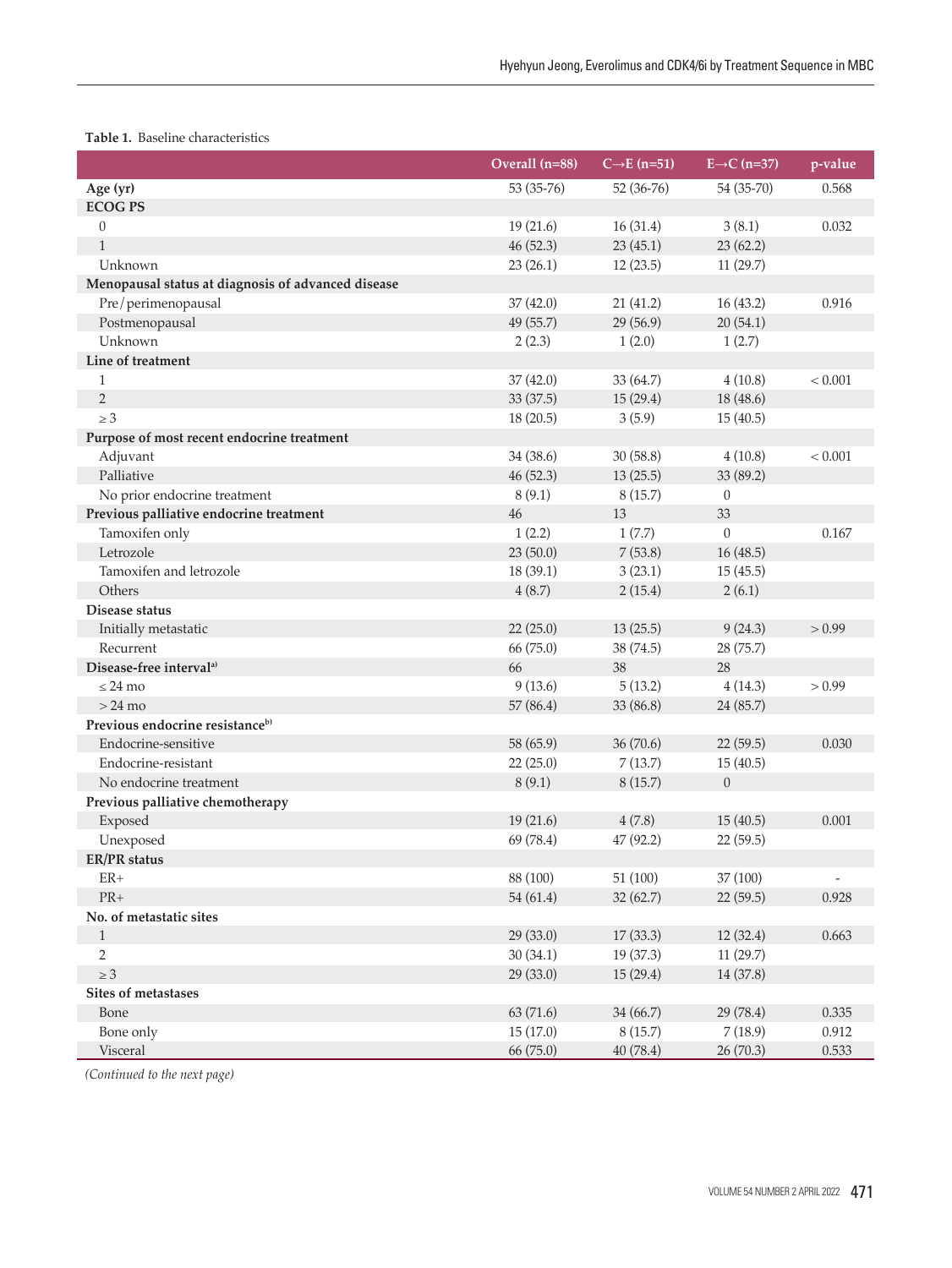#### **Table 1.** Continued

|                         | Overall $(n=88)$ | $C \rightarrow E$ (n=51) | $E \rightarrow C$ (n=37) | p-value                  |
|-------------------------|------------------|--------------------------|--------------------------|--------------------------|
| Treatment regimen       |                  |                          |                          |                          |
| Everolimus+exemestane   | 88 (100)         | 51(100)                  | 37(100)                  | $\overline{\phantom{0}}$ |
| Palbociclib+letrozole   | 40(45.5)         | 40(78.4)                 |                          | < 0.001                  |
| Palbociclib+fulvestrant | 47(53.4)         | 11(21.6)                 | 36(97.3)                 |                          |
| Abemaciclib+fulvestrant | 1(1.1)           |                          | 1(2.7)                   |                          |

Values are presented as median (range) or number (%). C, cyclin-dependent kinase 4/6 inhibitor; E, everolimus; ECOG PS, Eastern Cooperative Oncology Group performance status; ER, estrogen receptor; PR, progesterone receptor. <sup>a</sup>)Disease-free interval is defined as time from surgery to recurrence; or if not surgically treated, from initial diagnosis to the first date of confirmation of metastatic disease. Patients with initially metastatic disease were excluded, <sup>b)</sup>Endocrine sensitivity is defined as (1) at least 24 months of adjuvant endocrine therapy before recurrence, or (2) at least 24 weeks of palliative endocrine therapy for advanced disease.

entire study population, 53 (60.2%) received CDK4/6i- or EVE-based regimens sequentially (34 [66.7%] and 19 [51.4%] in the C→E group and the E→C group, respectively), and the remaining 35 received endocrine treatment and/or chemotherapy in between (14 [27.5%] in the  $C\rightarrow E$  group and five [13.5%] in the E→C group received endocrine treatment; four [7.8%] in the C→E group and 14 [37.8%] in the E→C group received chemotherapy).

#### **2. Survival outcomes**

Survival outcomes are shown in Fig. 2. With a median follow-up duration of 33.7 months (95% confidence interval [CI], 31.5 to 35.2), the median OS in the entire study population was 46.8 months (95% CI, 38.9 to not estimated [NE]). No statistically significant differences were observed between groups, although the median OS of the C→E group was numerically longer than that of the E→C group (46.8 months [95% CI, NE] vs. 38.9 months [95% CI, 28.7 to NE],  $p=0.151$ ). Composite PFS<sub>C+E</sub> throughout the CDK4/6i- and EVE-based treatments did not show significant differences between groups (median PFS<sub>C+E</sub>, 24.8 months [95% CI, 19.8 to 27.9] in the C→E group vs. 21.8 months [95% CI, 16.3 to 28.1] in the E→C group; p=0.681). In the subgroup analysis stratified for clinical factors including endocrine resistance, presence of visceral metastases, line of treatment, and previous chemotherapy, there was no statistically significant composite  $PFS_{C+E}$  benefit due to treatment sequence for any subgroup (S1 Fig.).

Regarding the PFS for each regimen,  $PFS<sub>c</sub>$  was longer in the C→E group (median PFS<sub>C</sub>, 13.4 months [95% CI, 8.4 to 14.8] vs. 4.8 months [95% CI, 3.4 to 6.3], p < 0.001), whereas PFS<sub>E</sub> was not significantly different between groups, although it tended to be longer in the  $E\rightarrow C$  group (median PFS $_{E}$ , 6.0 months [95% CI, 4.8 to 8.0] vs. 8.4 months [95% CI, 6.8 to 11.6], p=0.224). As for the PFS by treatment sequence, neither  $PFS_1$  nor  $PFS_2$  differed significantly between groups,

although both tended to be longer in the  $C\rightarrow E$  group (median PFS1, 13.4 months [95% CI, 8.4 to 14.8] vs. 8.4 months [95% CI, 6.8 to 11.6], p=0.286; median PFS<sub>2</sub>, 6.0 months [95%] CI, 4.8 to 8.0] vs. 4.8 months [95% CI, 3.4 to 6.3], p=0.132). Similar results were observed in the subgroup of patients who received both regimens as second-line treatment and above (18 patients in the C→E group, 33 patients in the E→C group) (S2 Fig.).

The duration of treatment is shown in a swimmer plot (Fig. 3). Overall,  $PFS_2$  tended to be shorter than  $PFS_1$  in both groups. When comparing  $PFS_2$  with  $PFS_1$  for patients who were followed up until discontinuation of both regimens, the median  $PFS_2/PFS_1$  ratio did not differ significantly between groups (0.5 [interquartile range (IQR), 0.3 to 1.3] in the  $C\rightarrow E$ group, 0.6 [IQR, 0.3 to 1.1] in the  $E\rightarrow C$  group, p=0.775).

#### **3. Tumor response**

Tumor response was assessed by RECIST ver. 1.1 in patients who had measurable disease and had at least one tumor response evaluation by radiologic imaging (Table 2). The overall response rate (ORR) to the preceding regimen tended to be higher; ORR to the CDK4/6i-based regimen was 48.6% in the C→E group but 22.6% in the E→C group (p=0.049). Conversely, the ORR to the EVE-based regimen was 9.5% in the C→E group and 20.0% in the E→C group (p=0.302).

#### **4. Subsequent treatment**

At data cutoff, 39 patients (76.5%) in the C→E group and 26 (70.3%) in the E→C group discontinued both regimens. For CDK4/6 inhibitors, the reason for discontinuing treatment was disease progression in all patients; for EVE, 93.4% of the patients discontinued treatment due to disease progression (Fig. 1). Ten patients (11.4%) discontinued EVE during EVE-based treatment and were treated with exemestane only, all because of adverse events, with seven patients expe-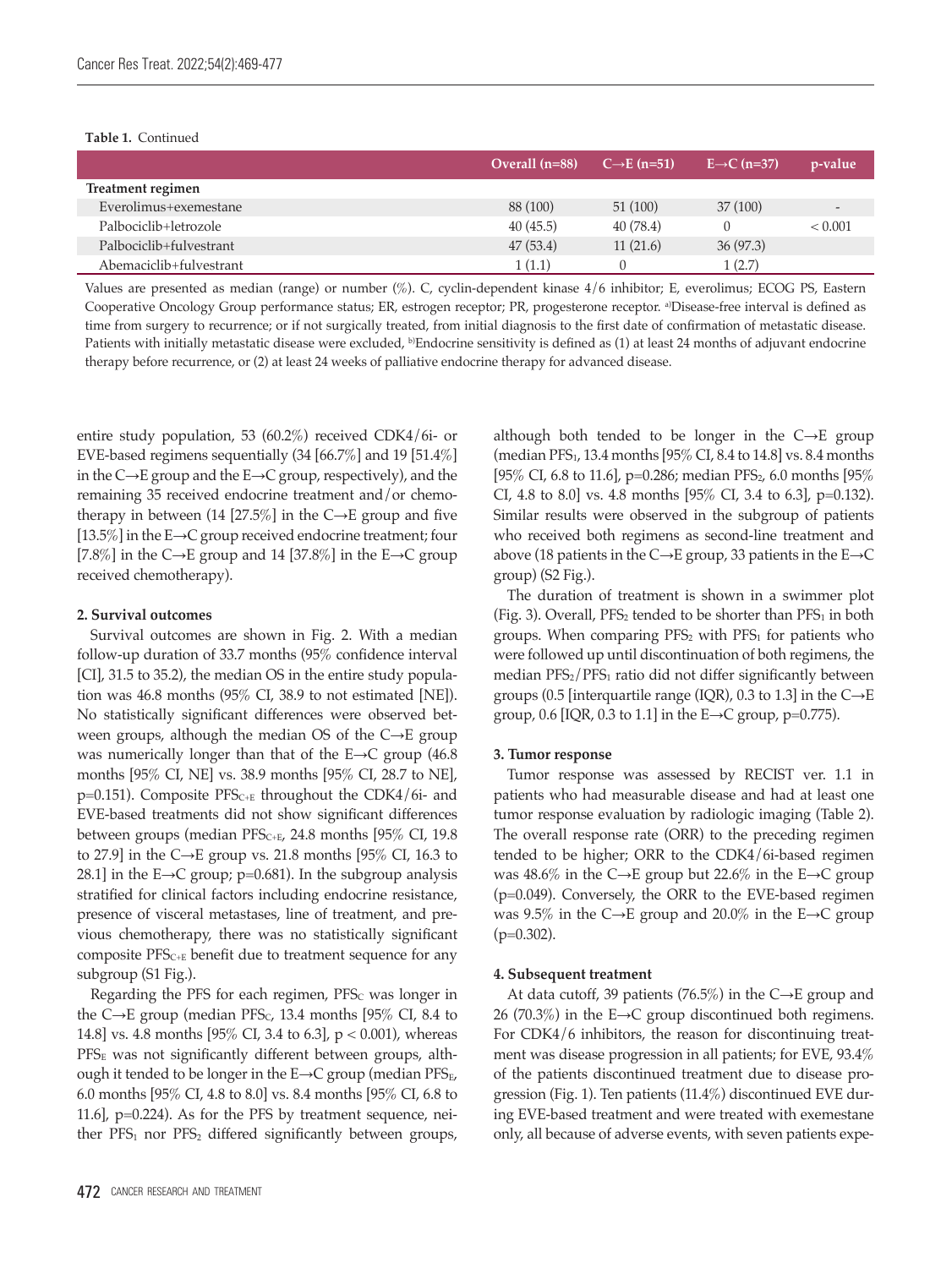

**Fig. 2.** Survival outcomes. (A) Overall survival from the start of preceding regimen. (B) Progression-free survivalC+E, composite progression-free survival from the start of preceding regimen to the event of the following regimen between CDK4/6i or EVE-based regimens. (C) Progression-free survival<sub>C</sub>, progression-free survival for CDK4/6i-based regimen. (D) Progression-free survival<sub>E</sub>, progression-free survival for EVE-based regimen. (E) Progression-free survival<sub>1</sub>, progression-free survival for the preceding regimen and (F) progression-free survival2, progression-free survival for the following regimen between CDK4/6i- and EVE-based regimens. C or CDK4/6i, cyclin-dependent

riencing pneumonitis. However, two patients (2.3%) discontinued the CDK4/6i during CDK4/6i-based treatment and continued endocrine treatment only; one patient experienced an adverse event (fatigue), and one patient cited economic problems. The median time from the start of either regimen to the start of subsequent palliative chemotherapy was 23.0 months (95% CI, 15.4 to 25.2) in the C $\rightarrow$ E group and 11.5 months (95% CI, 7.8 to 18.4) in the E→C group (p=0.061).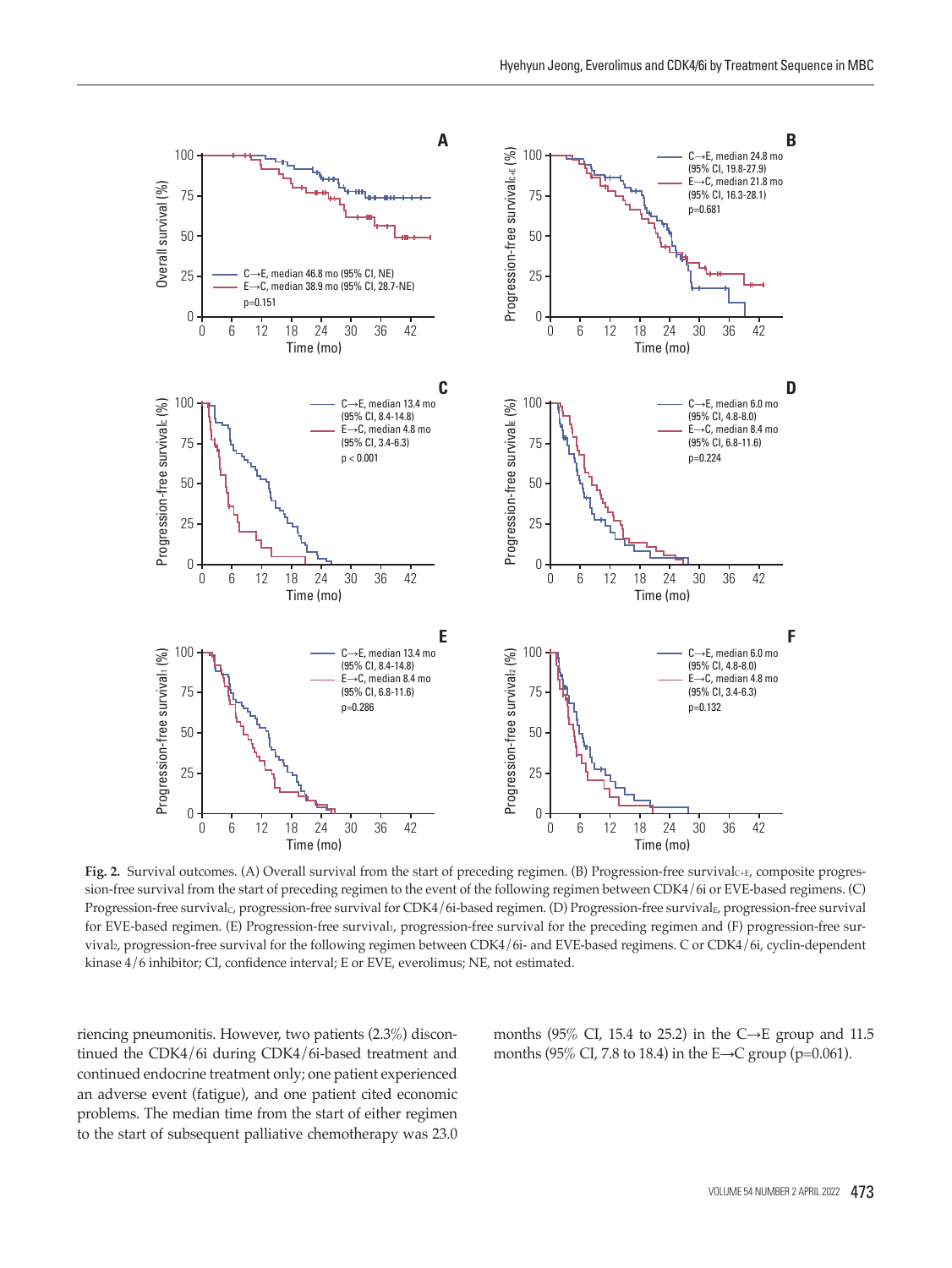

**Fig. 3.** Swimmer plot for treatment duration. (A) C→E group. (B) E→C group. C or CDK4/6i, cyclin-dependent kinase 4/6 inhibitors; E or EVE, everolimus. Black arrows indicate ongoing treatment.

## **Discussion**

In this retrospective study in which clinical outcomes based on treatment sequence were assessed between CDK4/6i- and EVE-based regimens for HR+ HER2– MBC, survival outcomes including  $PFS_{C+E}$ ,  $PFS_{C}$ ,  $PFS_{1}$ ,  $PFS_{2}$ , and OS tended to favor the  $C\rightarrow E$  group, but only PFS<sub>C</sub> showed statistically significant differences between groups. Survival outcomes shown in this study were consistent with prior results on CDK4/6i- or EVE-based treatments [11,17], with PFS of 8.4-13.4 months to the preceding regimen. PFS to the following treatment tended to be shorter than that of preceding regimens across the study population, represented by  $PFS<sub>2</sub>/PFS<sub>1</sub>$  ratios less than 1 in both groups. A similar tendency was noted in tumor response, with higher ORRs to the preceding regimen.

tumor responses, times to chemotherapy, and the rates of treatment discontinuation, favored the C→E group over the E→C group. However, there were imbalances between the two groups; patients included in the E→C group were more heavily treated, with a higher proportion of endocrine-resistant disease and prior exposure to chemotherapy. It is noteworthy that despite these imbalances in baseline characteristics, survival outcomes, including composite  $PFS_{C+E}$ , did not result in statistically significant differences between groups. Although further study is needed to confirm these findings and tell the sequence of these two agents may have little impact on the long-term survival outcome of HR+ HER2– MBC in which a long journey of treatment is expected, these results suggest that CDK4/6i- and EVE-based treatments can be valid treatment options in circumstances where the other

The result of this study, including the survival outcomes,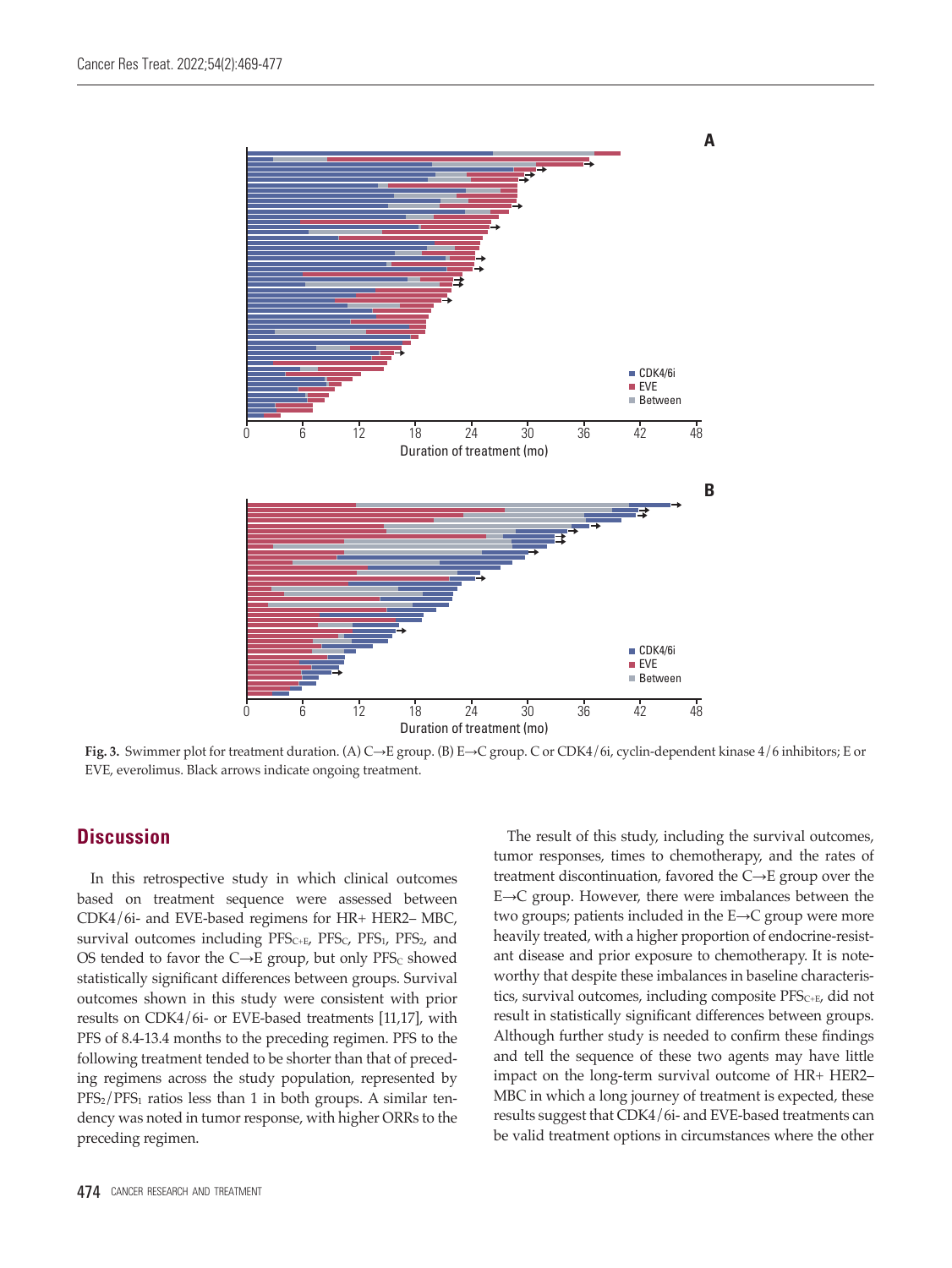|                                                         | $C \rightarrow E$   | $E \rightarrow C$      | p-value |
|---------------------------------------------------------|---------------------|------------------------|---------|
| Best overall response to CDK4/6 inhibitor-based regimen | Measurable (n=37)   | Measurable $(n=32)$    |         |
| Partial response                                        | 18(48.6)            | 7(21.9)                |         |
| Stable disease                                          | 15(40.5)            | 13(40.6)               |         |
| Progressive disease                                     | 4(10.8)             | 11(34.4)               |         |
| Not evaluated                                           | $\theta$            | $1(3.1)$ <sup>a)</sup> |         |
| Best overall response to EVE-based regimen              | Measurable $(n=44)$ | Measurable $(n=30)$    |         |
| Partial response                                        | 4(9.1)              | 6(20.0)                |         |
| Stable disease                                          | 28(63.6)            | 20(66.7)               |         |
| Progressive disease                                     | 10(22.7)            | 4(13.3)                |         |
| Not evaluated                                           | 2(4.5)              | $\theta$               |         |
| Overall response rate <sup>b)</sup>                     |                     |                        |         |
| Overall response rate to EVE                            | 4/42(9.5)           | 6/30(20.0)             | 0.302   |
| Overall response rate to CDK4/6 inhibitor               | 18/37(48.6)         | 7/31(22.6)             | 0.049   |

#### **Table 2.** Tumor response

Values are presented as number (%). C or CDK4/6 inhibitor, cyclin-dependent kinase 4/6 inhibitor; E or EVE, everolimus. a)Not evaluated due to the loss of follow-up, <sup>b</sup>Including patients with measurable disease, and had at least one tumor response evaluation result. All best objective responses for objective response rate were partial responses.

treatment had been already given.

Nonetheless, CDK4/6i-based treatment is now widely accepted as a standard treatment choice in HR+ HER2– MBC patients [18] and should be considered first. Not only do CDK4/6i provide an OS benefit, but they also have a favorable adverse event profile compared with EVE [11,19]. Consistent with previous studies, our study showed a higher rate of treatment discontinuation for EVE than for CDK4/6i during treatment (11% vs. 2%); of the patients who discontinued EVE, 70% had developed pneumonitis. Therefore, the survival outcomes of our study suggest that EVE-based regimens could be a reasonable choice after CDK4/6i failure, in which the optimal treatment strategies have yet to be established. These results are in line with prior retrospective studies that have reported similar PFS with EVE between CDK4/6i-exposed and unexposed patients [20], and a modest survival outcome with a median PFS of four months and a median OS of 19 months with EVE following CDK4/6i in a heavily treated patient population [21].

Meanwhile, the results of the retrospective studies that evaluated the efficacy of CDK4/6i following EVE are contradictory. A small retrospective study of 23 patients, of whom 95% were treated with  $\geq$  3 lines of endocrine treatment, reported an ORR of 0% and a median PFS of 2.9 months with palbociclib following EVE [22]. However, other studies that included larger numbers of patients have reported no differences in the efficacy of palbociclib after previous EVE treatment, with median time-to-treatment failure or PFS of approximately 5-6 months [23,24], similar to the median  $PFS<sub>C</sub>$  in the E→C group of this study (4.8 months). Although the PFS<sub>C</sub> was shorter in the E→C group than in the C→E

group, the clinically meaningful  $PFS<sub>c</sub>$  and the comparable long-term survival outcomes between groups in our study suggests that CDK4/6i could also be a useful treatment option in patients with prior exposure to EVE.

This study is limited by its single-center retrospective nature. A considerable proportion of patients were on treatment at the data cutoff, which resulted in a shorter followup duration for the second regimen. Similarly, the clinical benefit rate could not be assessed because of differences in the follow-up durations between preceding and following treatments. The effects of unmeasured confoundings, including treatments other than CDK4/6i- or EVE-based regimens, cannot be eliminated. In particular, a significant portion of patients in cases for which CDK4/6i were unaffordable for the first-line treatment was expected to receive endocrine treatment before CDK4/6i were added to the treatment. This could adversely affect the treatment outcomes of the CDK4/6i [25]. Lastly, imbalances in the baseline characteristics should be considered when interpreting the results. However, the lack of statistically significant differences in the major survival outcomes, despite the unfavorable clinical characteristics of the  $E\rightarrow C$  group, further supports the results of this study.

In conclusion, although the CDK4/6i-based regimen should be considered as an earlier line of treatment given the favorable survival outcomes, tumor responses, times to subsequent chemotherapy, and reduced treatment discontinuation related to toxicity, CDK4/6i- and EVE-based treatments can be valid options in circumstances where the other treatment had been already given.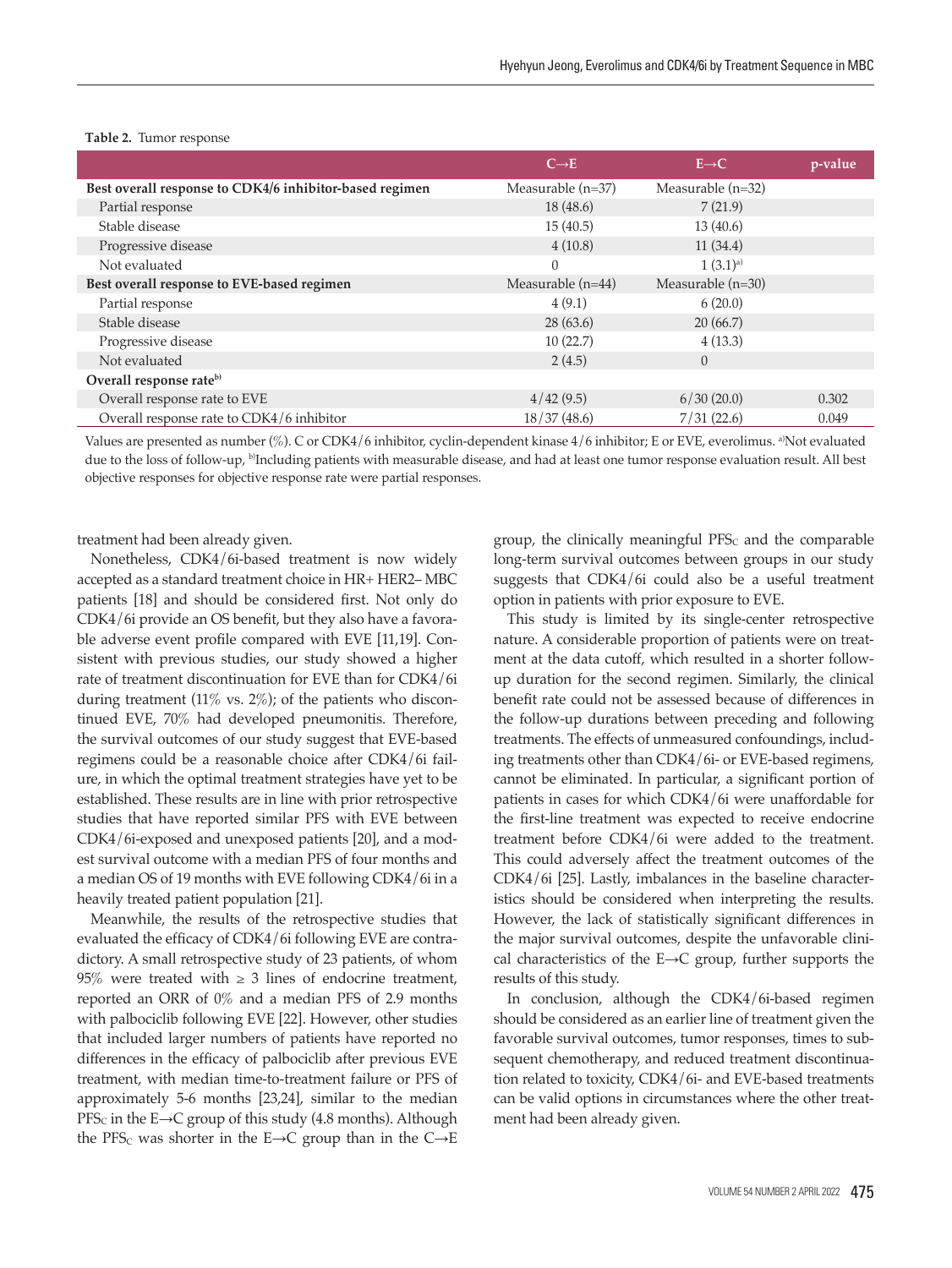#### **Electronic Supplementary Material**

Supplementary materials are available at Cancer Research and Treatment website (https://www.e-crt.org).

#### **Ethical Statement**

This study was approved by the Institutional Review Board of the Asan Medical Center (#2021-0111) and conducted in accordance with the Declaration of Helsinki. The IRB granted an informed-consent waiver for this retrospective study.

#### **Author Contributions**

Conceived and designed the analysis: Kim SB. Collected the data: Jeong H. Contributed data or analysis tools: Jeong JH, Kim JE, Ahn JH, Jung

#### KH.

Performed the analysis: Jeong H. Wrote the paper: Jeong H, Jeong JH.

#### **Conflicts of Interest**

KHJ reports personal fees from AstraZeneca, personal fees from Roche, personal fees from Celgene, personal fees from Novartis, personal fees from Takeda, outside the submitted work.

S-BK reports research funding from Novartis, Sanofi-Aventis and DongKook Pharm Co. and has participated as a consultant in advisory boards for Novartis, AstraZeneca, Lilly, Enzychem, Dae Hwa Pharmaceutical Co. Ltd, ISU Abxis, and Daiichi-Sankyo, outside the submitted work. All remaining authors have declared no conflicts of interest.

## **References**

- 1. Finn RS, Martin M, Rugo HS, Jones S, Im SA, Gelmon K, et al. Palbociclib and letrozole in advanced breast cancer. N Engl J Med. 2016;375:1925-36.
- 2. Goetz MP, Toi M, Campone M, Sohn J, Paluch-Shimon S, Huober J, et al. MONARCH 3: abemaciclib as initial therapy for advanced breast cancer. J Clin Oncol. 2017;35:3638-46.
- 3. Hortobagyi GN, Stemmer SM, Burris HA, Yap YS, Sonke GS, Paluch-Shimon S, et al. Ribociclib as first-line therapy for HRpositive, advanced breast cancer. N Engl J Med. 2016;375:1738- 48.
- 4. Turner NC, Ro J, Andre F, Loi S, Verma S, Iwata H, et al. Palbociclib in hormone-receptor-positive advanced breast cancer. N Engl J Med. 2015;373:209-19.
- 5. Sledge GW Jr, Toi M, Neven P, Sohn J, Inoue K, Pivot X, et al. MONARCH 2: abemaciclib in combination with fulvestrant in women with HR+/HER2- advanced breast cancer who had progressed while receiving endocrine therapy. J Clin Oncol. 2017;35:2875-84.
- 6. Slamon DJ, Neven P, Chia S, Fasching PA, De Laurentiis M, Im SA, et al. Phase III randomized study of ribociclib and fulvestrant in hormone receptor-positive, human epidermal growth factor receptor 2-negative advanced breast cancer: MONALEESA-3. J Clin Oncol. 2018;36:2465-72.
- 7. Tripathy D, Im SA, Colleoni M, Franke F, Bardia A, Harbeck N, et al. Ribociclib plus endocrine therapy for premenopausal women with hormone-receptor-positive, advanced breast cancer (MONALEESA-7): a randomised phase 3 trial. Lancet Oncol. 2018;19:904-15.
- 8. Sledge GW Jr, Toi M, Neven P, Sohn J, Inoue K, Pivot X, et al. The effect of abemaciclib plus fulvestrant on overall survival in hormone receptor-positive, ERBB2-negative breast cancer that progressed on endocrine therapy-MONARCH 2: a randomized clinical trial. JAMA Oncol. 2020;6:116-24.
- 9. Im SA, Lu YS, Bardia A, Harbeck N, Colleoni M, Franke F, et al. Overall survival with ribociclib plus endocrine therapy in

breast cancer. N Engl J Med. 2019;381:307-16.

- 10. Slamon DJ, Neven P, Chia S, Fasching PA, De Laurentiis M, Im SA, et al. Overall survival with ribociclib plus fulvestrant in advanced breast cancer. N Engl J Med. 2020;382:514-24.
- 11. Baselga J, Campone M, Piccart M, Burris HA 3rd, Rugo HS, Sahmoud T, et al. Everolimus in postmenopausal hormonereceptor-positive advanced breast cancer. N Engl J Med. 2012;366:520-9.
- 12. Piccart M, Hortobagyi GN, Campone M, Pritchard KI, Lebrun F, Ito Y, et al. Everolimus plus exemestane for hormonereceptor-positive, human epidermal growth factor receptor-2-negative advanced breast cancer: overall survival results from BOLERO-2dagger. Ann Oncol. 2014;25:2357-62.
- 13. Jansen VM, Bhola NE, Bauer JA, Formisano L, Lee KM, Hutchinson KE, et al. Kinome-wide RNA interference screen reveals a role for PDK1 in acquired resistance to CDK4/6 inhibition in ER-positive breast cancer. Cancer Res. 2017;77:2488-99.
- 14. Herrera-Abreu MT, Palafox M, Asghar U, Rivas MA, Cutts RJ, Garcia-Murillas I, et al. Early adaptation and acquired resistance to CDK4/6 inhibition in estrogen receptor-positive breast cancer. Cancer Res. 2016;76:2301-13.
- 15. Yamamoto T, Kanaya N, Somlo G, Chen S. Synergistic anticancer activity of CDK4/6 inhibitor palbociclib and dual mTOR kinase inhibitor MLN0128 in pRb-expressing ER-negative breast cancer. Breast Cancer Res Treat. 2019;174:615-25.
- 16. Michaloglou C, Crafter C, Siersbaek R, Delpuech O, Curwen JO, Carnevalli LS, et al. Combined inhibition of mTOR and CDK4/6 is required for optimal blockade of E2F function and long-term growth inhibition in estrogen receptor-positive breast cancer. Mol Cancer Ther. 2018;17:908-20.
- 17. Cristofanilli M, Turner NC, Bondarenko I, Ro J, Im SA, Masuda N, et al. Fulvestrant plus palbociclib versus fulvestrant plus placebo for treatment of hormone-receptor-positive, HER2-negative metastatic breast cancer that progressed on previous endocrine therapy (PALOMA-3): final analysis of